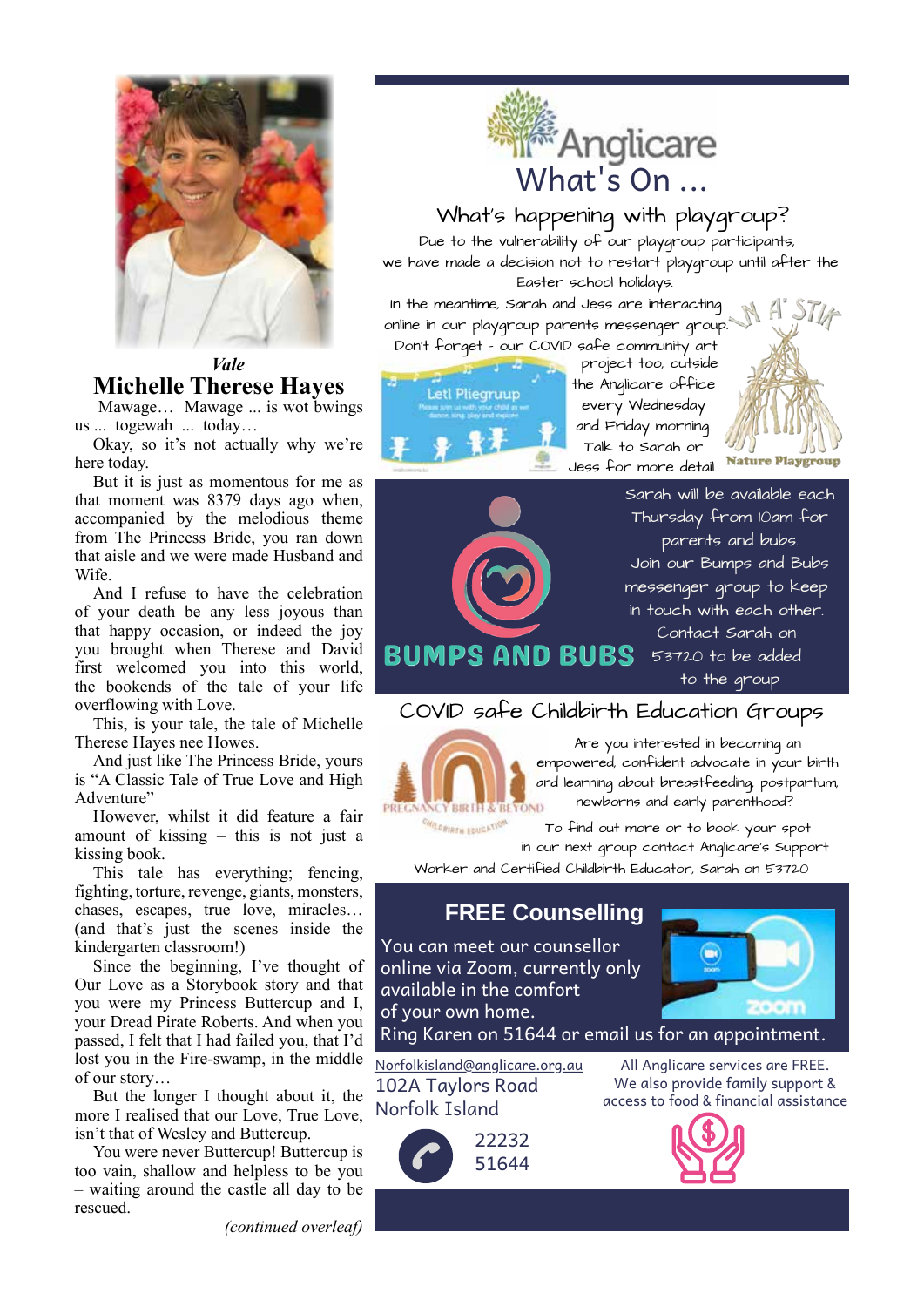#### *Michelle Therese Hayes - continued*

Even marrying someone who is not her True Love! Nor was I ever Wesley – leaving you for years whilst I spent my days plundering at sea.

No, Buttercup's and Wesley's relationship is far too unequal to be ours.

Ours, ours is the true love story in The Princess Bride – the one of genuine affection, sincere concern, understanding and true companionship… That of Inigo and Fezzik

Although I think the moustache should give it away, Michelle, of course, is Inigo and I, Fezzik.

Theirs, like ours, is a relationship of True Love. And let me tell you, true love is the greatest thing in the world – except perhaps for a nice MLT, where the tomatoes are just ripe. Or in your case Michelle - as you will not never, ever eat a tomato, an exquisitely golden Ham and Cheese Toastie.

And as with Inigo and Fezzik, we provide each other with friendship, joy, warmth, humour. We understand each other's Strengths, but more importantly, we understand each other's Weaknesses and Fears and ensure that we always use this insight to overcome any of life's obstacles.

Whilst I would carry you up the cliffs of insanity any day of the week, it's you who shouldered the wheelbarrow whilst I stood atop aflame as we stormed the castles of our life together.

Inigo and Fezzik, like us, are seasoned travellers and have adventured around the world. I've never seen you more alive than when we are travelling. Up for anything  $-$  the more adventurous, the better! I think often of that time in Romania – when we got stuck away from the kids at the very top of the Transfer Garrison Mountain Pass because the cable car wasn't scheduled to return for hours and hours (and then consequently left without us about 10 minutes later). You, holding tightly to my hand, holding even more tightly to your beloved Nikon in the other, descending the snow covered landslides one tentative step at a time, inches from certain death, yet laughing with wild abandon, cheeks flushed with excitement.

For those that find it hard to picture – you've clearly never either:

a) skied with Michelle or

b) been a passenger in her original red Mini Cooper!

Everywhere we travelled, you would desperately wish that you could speak the language so that you could hear the stories of the locals and find those hidden gems - far from the touristy guidebook destinations. Yet despite lacking the linguistical abilities, you always found ways to not only connect with locals but in many instances, foster lifelong friendships. The messages I have received these past few weeks from all over the globe – especially from your dearly loved Norfolk Island - have been astonishing.

I, like Fezzik, can be socially inept,

Yet strangely adept…

with a rhyming couplet...

Ok, ok … No more rhymes now – I mean it!

Yet you Michelle, have maintained a vast network of social connections and friendships with almost every person you have ever interacted with! Each and every one feeling special because, regardless of whether you've known them for four hours or forty five years, you have a way of making them all feel as if they are your closest confidant.

 Amongst these friendships is the camaraderie forged with your fellow staff members. Teaching is not a job that can be done alone – it is a noble cause – and collaboration and friendship are vital. You value these friendships far more than gold. They helped shape you into the extraordinary teacher you are today and in turn, you have moulded the teachers of tomorrow. All of the interactions you have with these allies can be summed up in three words – As You Wish.

As you wish. Such a simple sentence to contain so much meaning.

Let's put on a whole school musical performance - As You Wish.

Let's regroup all the K-2 classes into this new and exciting structure because I believe it is for the best - As You Wish.

Let's get dressed up EVERY day for bookweek – As You Wish.

Can you cover my class whilst I run to the bathroom? - As You Wish.

The love, care and respect you show your colleagues is reflected back a thousand fold and has enabled you all to accomplish such incredible deeds – both in, and out of the classroom.

Because one trait you most definitely share with Inigo, is that you are both Masters of your Craft. Inigo, like you, studied for years and became the best in his field. Whilst Inigo was a wizard with the sword, I have never seen your equal in the classroom. To those here who never had the good fortune to observe you teach, let me put it this way. Have you ever heard of Plato, Aristotle, Socrates?

Morons.

To be become a teacher was always your childhood ambition. It's a prestigious line of work, with a long and glorious tradition. Since completing your degree, I don't think a day's gone by where you haven't tried to improve your practice further. Endless professional Development, Countless hours spent pouring through teaching blogs, bending the ear of every educator - young or old - trying to find the next perfect idea. And of course, each year you'd make the exact same proclamation just before Christmas – "These are the best kids I've ever taught" only to declare 12 months later the exact same sentiment.

However, We are men (and women) of action. Lies do not become us. Every teacher has a list of PTSD inducing student names that will never be considered for their future offspring and it's true - Somewhere out there is a list of names never to be spoken in our household again… Well, OK… That's my list…. But being a jealous man those children were trying to kidnap what I've rightfully stolen. Your Heart. The countless hours you would spend preparing, cutting out resources, finessing, cutting out more resources, finding perfect individualised solutions…did I mention cutting out resources?

*(continued overleaf)*